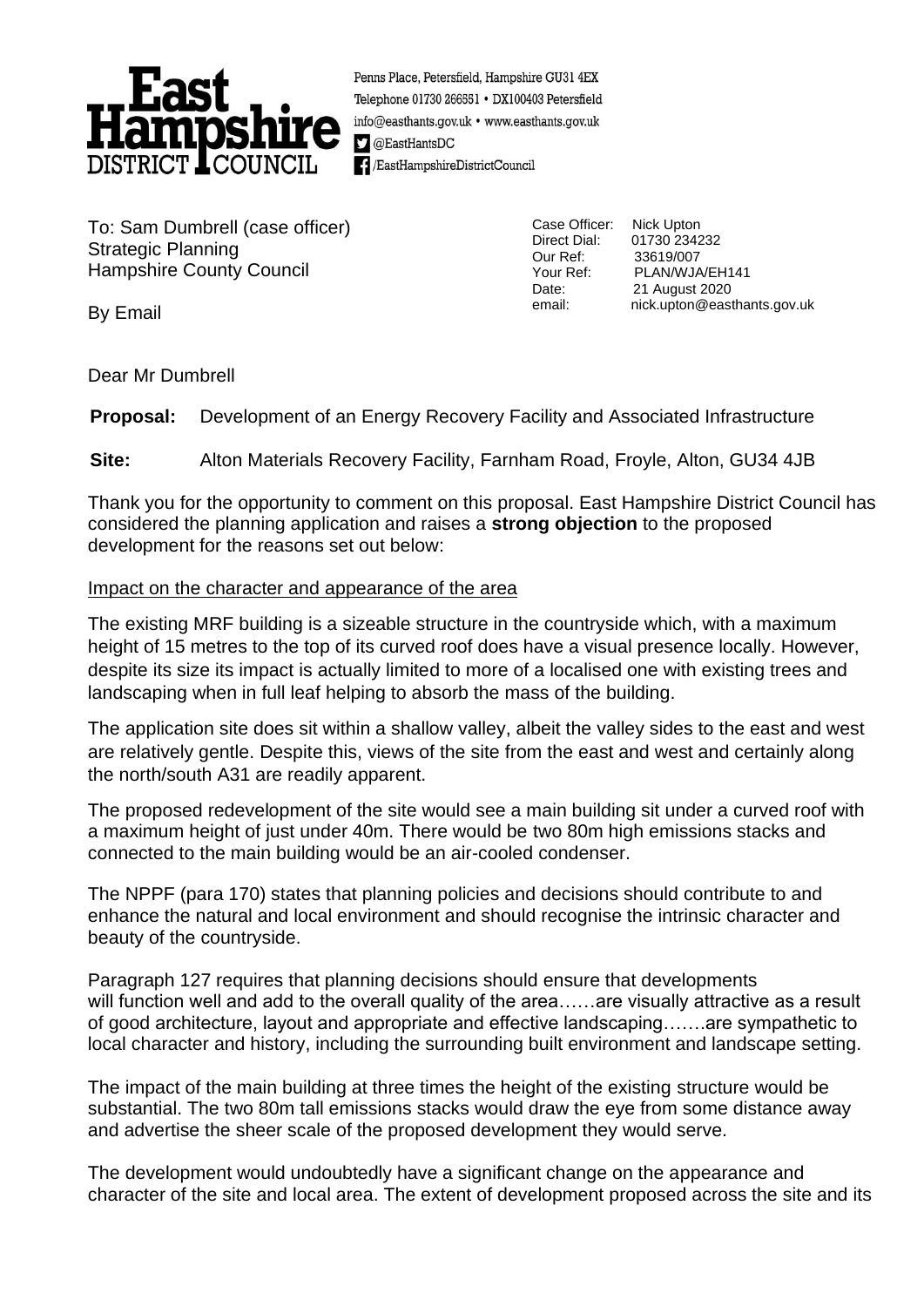excessive height would have an extensive physical presence on the land and introduce an abrupt form of development into this area of countryside.

Overall, there would be a significant adverse effect on the character and appearance of the site which would fail to conserve the rural character and appearance of the local area. Despite the existing MRF development on the site, the presence of a 40 metre tall building within this rural area would be entirely out of keeping with the low key rural land use. As such, the proposal would constitute an incongruous addition which would adversely affect the character and appearance of this rural area.

In terms of the harm to the wider landscape, the site is a relatively visually exposed landscape whereby it can be seen from some distance away. The applicant has stated that only 7 of the 21 identified viewpoints would have a significant adverse effect. Whilst this is telling, it is also disguising the fact that an additional 6 viewpoints would have a moderate adverse effect. The remaining viewpoints are neutral but none are beneficial. The conclusion to be drawn from their own assessment is that harm will be experienced from further afield with the development appearing incongruous and overbearing in this landscape and its presence being permanent and irreversible.

The site lies approximately 1.2km away from the boundary with the South Downs National Park (SDNP) to the east. The substantial scale and bulk of the development together with the gently undulating landscape in this direction would mean that the development would be very noticeable from the SDNP. As the setting of the SDNP would be affected the purposes of the National Park need to be considered:

- *To conserve and enhance the natural beauty, wildlife and cultural heritage of the area.*
- *To promote opportunities for the understanding and enjoyment of the special qualities of the National Park by the public*

The development would impact on the context and natural beauty of the SDNP and hence is likely to have a knock-on impact on the public's understanding and enjoyment of the special qualities of the National Park.

Finally, the scale and height of development proposed would conflict with the objectives and strategy set out within East Hampshire's adopted Landscape Character Assessment (LCA). This places the site in the Northern Wey Valley Landscape Character Area where a variety of land uses exist where the flat landform and hedged fields create a medium scale landscape. The LCA states that the landscape strategy for this landscape character is to conserve the tranquil natural character of the Northern Wey Valley. For the reasons identified above, the proposed development would not readily accord with this strategy.

#### Impact on Heritage Assets

The submission demonstrates that there will be adverse impacts on the significance of 17 heritage assets located within a 2km distance of the facility. Of the 17 heritage assets 15 are considered to be within the lower/negligible end of less than substantial harm in NPPF terminology. The Council agrees with this conclusion as the proposed development would largely only be visible in glimpsed views, at a distance and in combination with housing and the A31.

The Upper Froyle Conservation Area is in an elevated position and there is no doubt that part of its significance lies in its relationship with the surrounding countryside.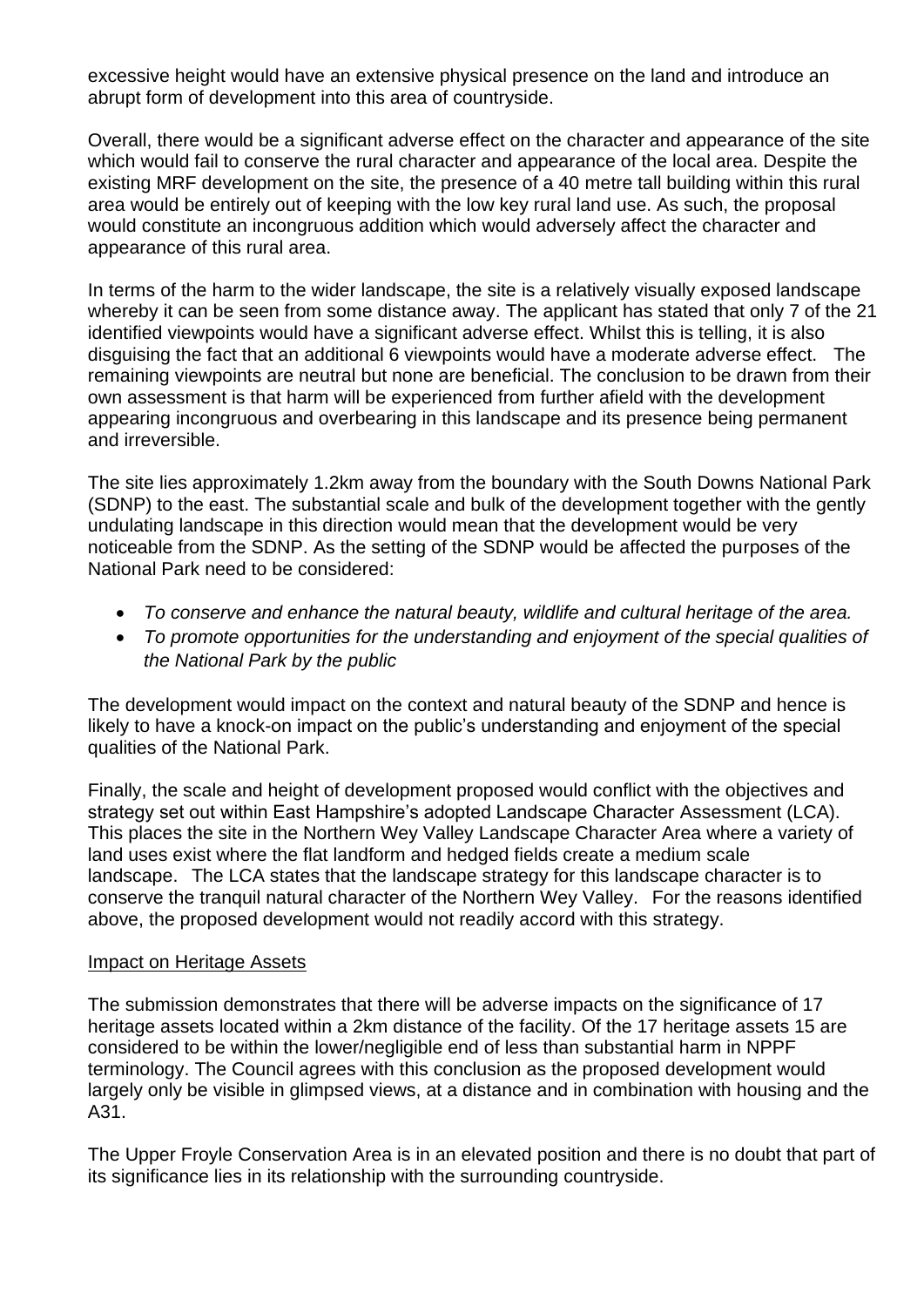Views within the village and of the immediately adjacent farmland make a positive contribution to the conservation area's character and appearance. In terms of wider setting, the village has some available views across the surrounding countryside, which make a positive contribution to the historic and architectural heritage values of the conservation area. Views of the surrounding countryside are available to the north and south of the village, however, there are some longer distance views at the western end of the village that would include the proposed development. As the proposal is to introduce a large scale industrial development into these views this would have an adverse effect on the conservation area. Whilst the views would be over 1km away the prominence and size of the buildings would stand out as an alien feature. Nonetheless the village would retain a predominantly rural outlook. Having regard to the above the harm to the Upper Froyle Conservation Area is less than substantial within the moderate/lower bracket.

Bonham's Farm House is Grade II\* listed and at 500m from the proposed development is one of the closest heritage assets. Being Grade II\* the asset is highly significant and the Council recommends that Historic England is consulted as part of any determination made by HCC. The building has architectural, historic and archaeological interest. The architectural and archaeological interest (evidential and aesthetic value) rests in the design and fabric of the building. The immediately surrounding gardens and grounds, and the two surviving associated historic barns form the setting of the listed building, this setting is then largely surrounded by mature trees. This setting makes a positive contribution to the asset's historic heritage value as a high-status farmhouse or house set in large grounds with associated buildings. As a farmhouse, the relationship between Bonham's Farm House and the immediately surrounding farmland also contributes to understanding and appreciating the historic use and development of the site, this wider setting therefore also makes a positive contribution to understanding and appreciating the heritage interest and value of the listed building.

Matures trees surrounding the site do offer some screening and the noise from the A31 does form part of its setting. However, due to the size of the structure this will add a large scale industrial development into views from the setting of the listed building and this would have an adverse effect on the assets. The applicant's conclusion that the harm would be less than substantial with a moderate (adverse) impact is agreed.

It is noted that there is no assessment given in the ES relating to Fulling Mill which is located within 500m of the proposed development. Whilst this is a Grade II listed building due to its location the building warrants assessment with regard to heritage impacts. It is suggested therefore that the ES is amended to assess this heritage asset.

In consideration of the above and subject to further assessment the Council believes the overall level of harm caused by the development will be less than substantial. As such the County Planning Authority needs to consider whether the public benefits outweigh the harm that would be caused.

#### Accordance with East Hampshire's Climate Strategy 2020-2025

East Hampshire District Council has pledged to reduce its carbon emissions as part of a new strategy to tackle the climate emergency and last year adopted a Climate and Environment Strategy 2020-2025. The Council declared a climate emergency in July 2019.

The two main objectives of the Climate Strategy are to reduce carbon emissions to net-zero by 2050, in line with the government commitment, and to protect and enhance the local natural environment. The proposed development runs contrary to these goals.

Whilst the proposed development might remove more waste from ending up at landfill sites, there is concern over the amount of waste that could be recycled being instead used at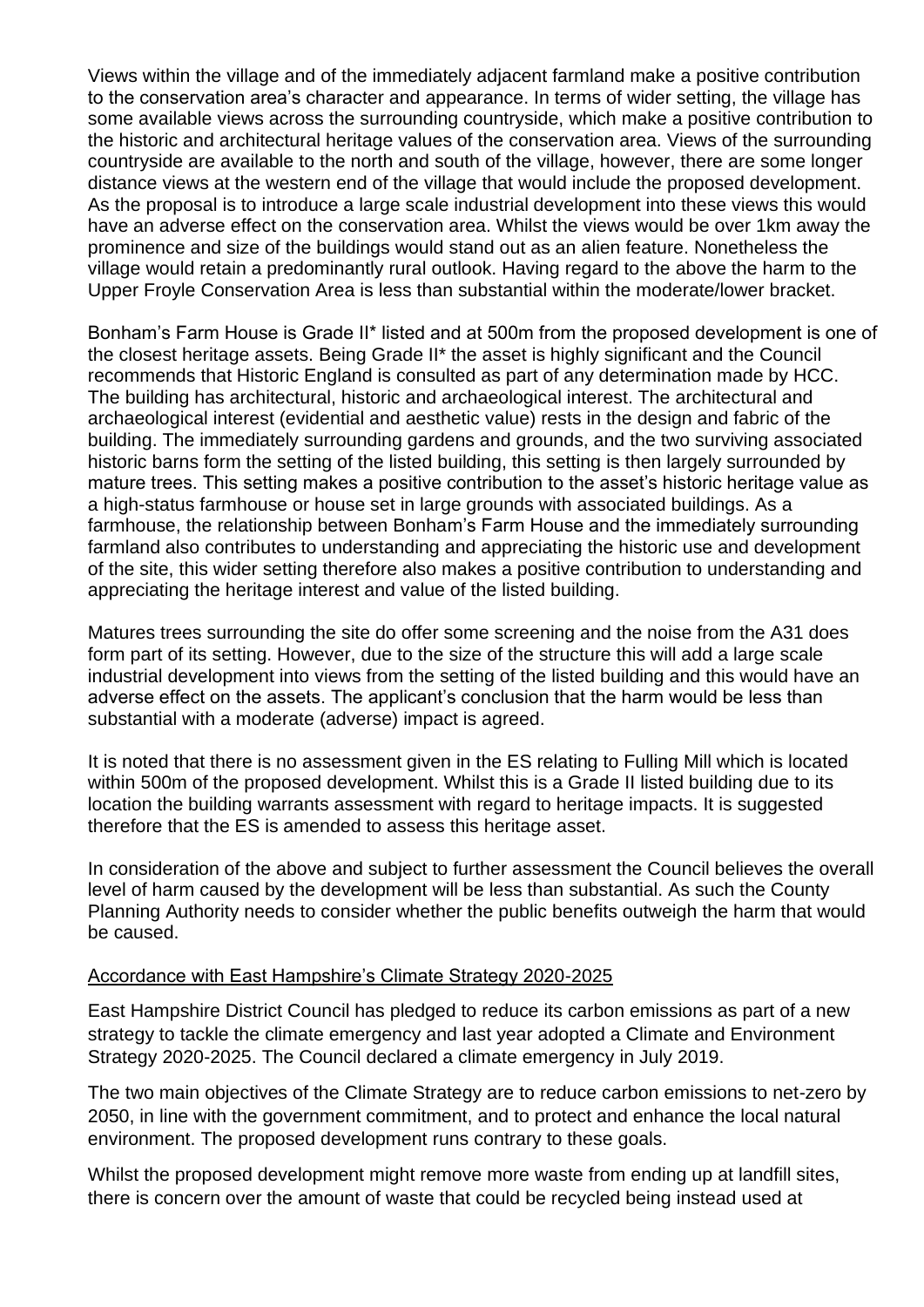incineration plants such as this. Burning potentially recyclable materials in order to generate electricity discourages efforts to preserve resources and creates incentives to generate more waste and less recycling.

In addition, the burning of waste contributes towards the unwanted effects of climate change because rather than being climate neutral, incineration actually emits substantial amounts of carbon dioxide. Therefore, the amount of hazardous emissions need to be controlled to avoid vast amounts of pollutants that could contaminate air, soil and water (chalk stream nearby), and end up entering the food chain.

Whilst the applicant has suggested that 50% of the waste used could be said to be a form of renewable energy, the evidence for this is less clear. Unlike wind, solar or wave energy, waste doesn't come from infinite natural processes, instead it is sourced from finite resources like minerals, fossil fuels and forests, that are cut down ordinarily at an unsustainable rate.

So, while on the surface it would seem that providing energy through waste and reducing landfill might be a good thing for the environment, the reality is that this development would not accord with this Council's pledge to reduce carbon emissions to net-zero by 2050 and to protect and enhance the local natural environment.

The proposal doesn't address the main issue that, nationally, too much waste is simply being produced that cannot be recycled, or safely disposed of. This proposal simply 'kicks the can down the road' as the issue of waste disposal continues to escalate.

#### Sustainable Transport

The applicant has stated that the development would comprise a power station for the recovery of energy generated from residual waste and that the waste would primarily be from commercial and industrial sources within Hampshire and surrounding authority areas.

It is noted that the majority of the residual waste managed at the facility would be brought in Monday to Friday. The predicted traffic generation levels are likely to be in the region of 216 HGV movements per day (108 in and 108 out).

It is unclear the extent to which this site would cater for waste being delivered from sources outside the district and county. Rather than a public facility, the development would be a commercial enterprise (a merchant facility) potentially allowing waste to be received from far and wide. Material imported from outside the area is contrary to reducing carbon. Therefore, whether this could be seen as a sustainable form of development in terms of promoting sustainable transport is extremely unlikely.

The number of additional traffic movements is seen as unacceptable from day one of the operation. As time progresses and Hampshire and other counties improve the level of recycling the waste fuel for this plant will have to be brought in. This is against EHDC and HCC's Climate Emergency.

### HGV route

There is widespread concern over the suggested lorry route through Selborne (B3006) which has a lot of listed buildings along the street, narrow footways and a school entrance on the north end of the village set in the bottom of a dip, 20mph limit, and a 7.5t weight limit.

The fact that the application site is located such that it can only be accessed via the southbound carriageway of the A31 highlights the inappropriateness of the site for a strategic waste facility. Given Hampshire County Council's declaration of a Climate Emergency, it would seem perverse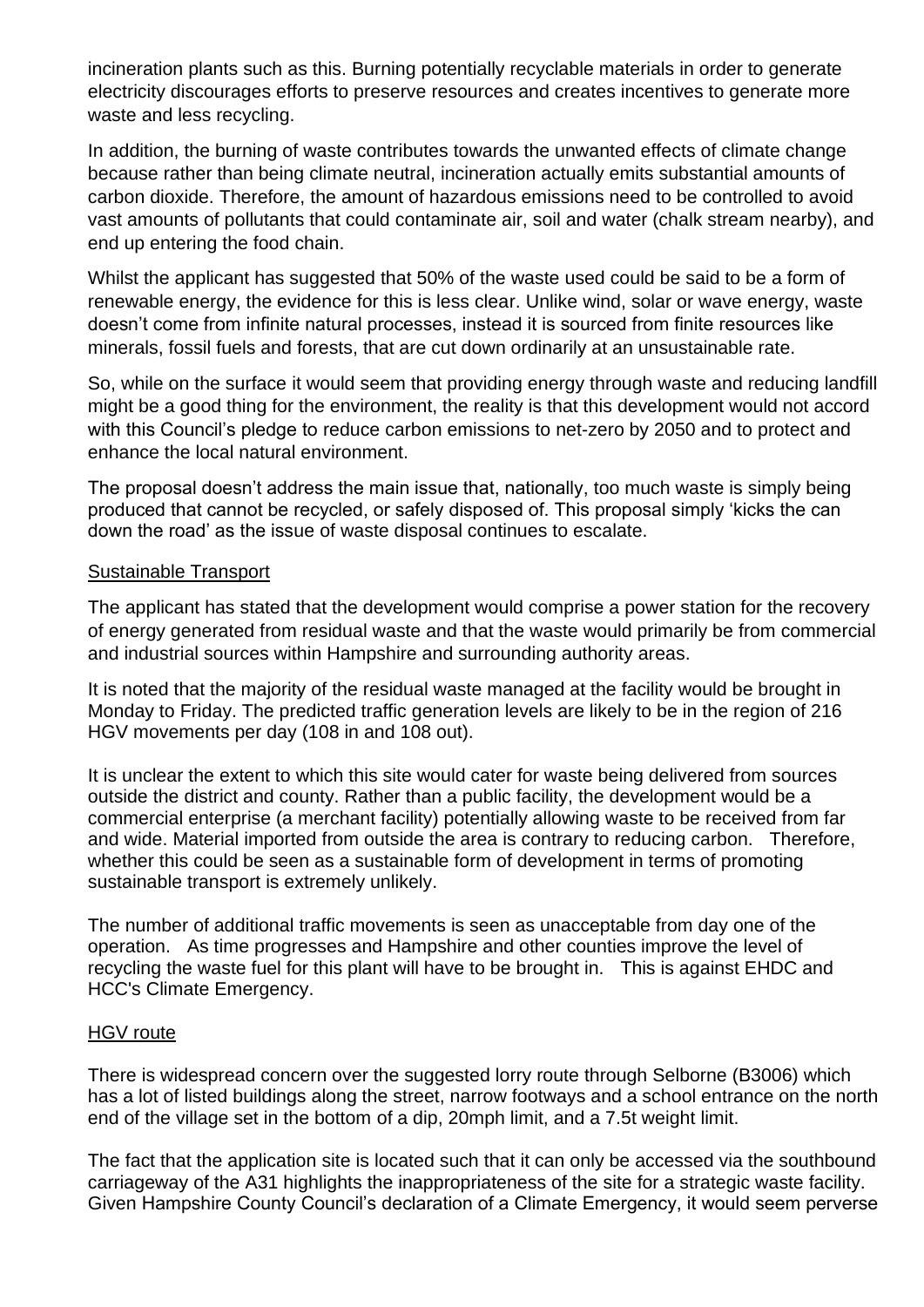to knowingly permit a facility which will require a significant proportion of HGVs to travel an additional 6.8km for the next 30 years simply to access the site. Even assuming only half of the 108 HGVs accessing the site come from the south (in reality this is likely to be significantly more), those vehicles would need to travel an extra 95,420 km a year simply to deal with the specific configuration of the local road network.

There are two crossing points close to the Hen and Chicken Inn, making it possible for vehicles travelling north on the A31 to make a u-turn to join the southbound carriageway. However due to the safety concerns of slow-moving vehicles turning onto the A31 there is a s106 agreement attached to the current development preventing HGVs access the site from making u-turns at these points on the A31. Anecdotal evidence from local residents suggests that despite this restriction, HGVs do use this crossing point to access the existing Veolia site. This dangerous situation would be exacerbated by the current proposals for the ERF.

# Need

Hampshire already has three incinerators and this application would make it four. Question whether the county needs more incinerators. The application references taking waste from Hampshire and generating electricity for Hampshire. In practice the ERF would take waste from many counties including Surrey, Berkshire, Kent etc. Also, the electricity generated would be fed into the national grid and be consumed anywhere in the UK. So this is not Hampshire waste generating electricity for Hampshire residents.

Policy 27 of the adopted Hampshire Minerals and Waste Plan (HMWP) requires an additional 390,000 tonnes per annum (tpa) of non-hazardous recovery capacity to be provided by 2030. The 2018 Review of the Hampshire Minerals and Waste Plan looked at the target capacity to be delivered against the actual capacity. It states that by 2015, a total of 355,000 tpa of recovery capacity had been delivered which means that only another 35,000 tpa is required in the period to 2030 i.e. only 10% of what is actually being proposed. So, this facility is not needed to meet demand in Hampshire.

Whilst the application will have to be considered on its own merits, it is of note that the application has not considered alternative sites which could cause less environmental, visual and safety impacts but have chosen this one as it is already owned by the applicant.

### Heat generation would be wasted

The National Planning Policy for Waste states that "Where a low carbon energy recovery facility is considered as an appropriate type of development, waste planning authorities should consider the suitable siting of such facilities to enable the utilisation of the heat produced as an energy source in close proximity to suitable potential heat customers". The waste authority should consider this in relation to the proposed application as no local heat customers currently exist nor are likely to exist in the future because the facility is in the countryside

### Connection to the national grid

The connection to the National grid is an essential part of the project. Without that connection or any other way to store the electricity generated, the proposal is simply an incinerator. The lack of any detail on the grid connection is a major omission as this on its own may give rise to significant environmental effects. No explanation is provided as to why consent is not being sought for the connection as part of the application for the ERF, contrary to NPS-EN1. Furthermore, it is unclear how the applicant will acquire the rights to lay an electricity connection given that it does not have control of the land.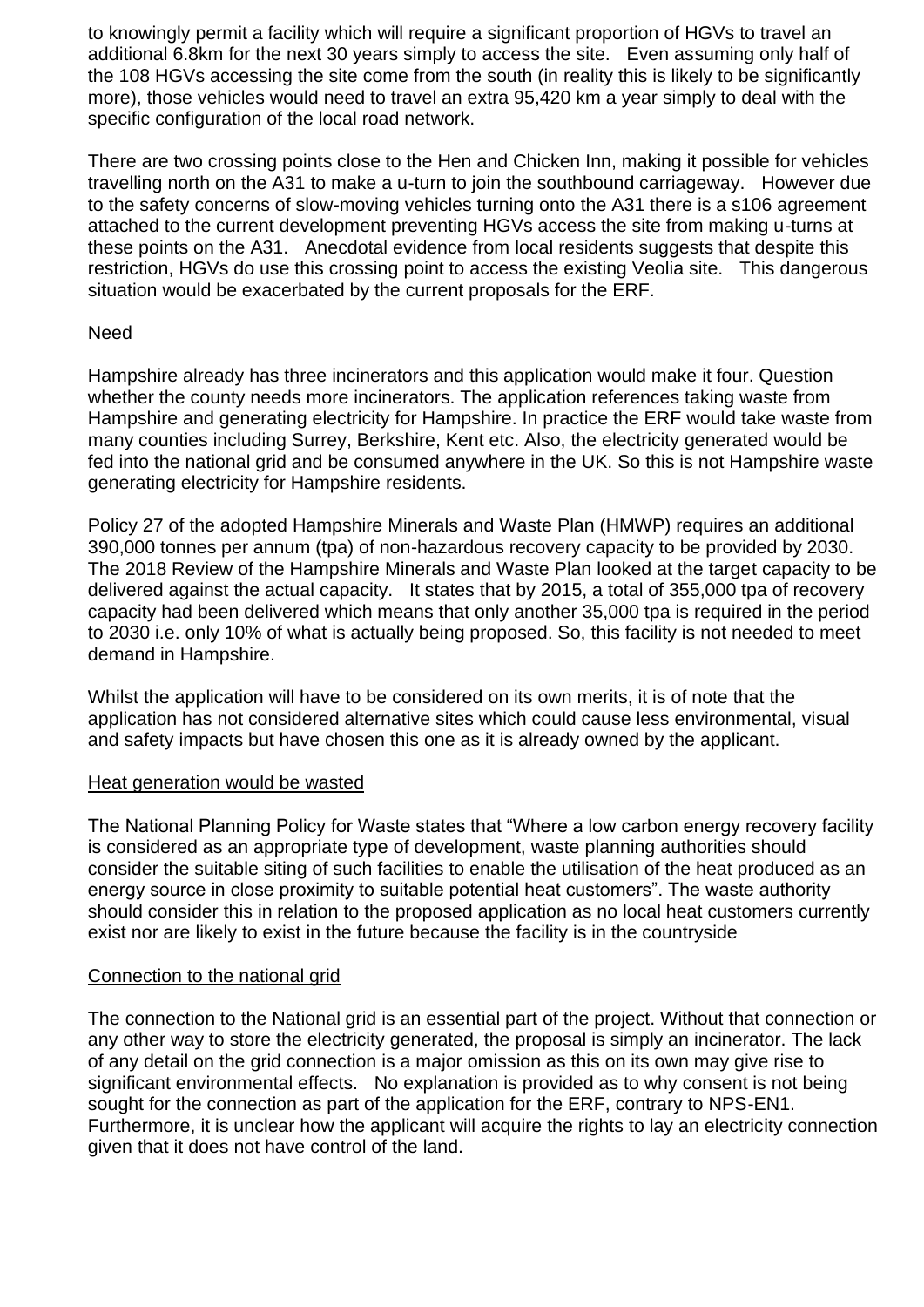# Emissions

Concerns are raised over the impact of emissions on human health. Nearby settlements have a combined population in excess of 130,000 people, who will be subjected to additional nitrogen and sulphur oxides contained within the exhaust plume of the facility. Of particular concern is the possibility of emitting dioxins, which can result from the incineration of plastics, and which are toxic even in small concentrations.

The development is not 'climate positive' as claimed by some of the developer's PR material. In order to be truly climate positive the development would need to result in negative greenhouse gas emissions. The developers own analysis demonstrates that this is not the case.

The development claims to be 'better than landfill' in terms of greenhouse gas emissions. Although the developer has provided evidence for this, the evidence looks only at the proposed year of opening in 2023. If a longer-term whole lifetime comparison of the development's greenhouse emissions over its proposed 25-year life is undertaken, then then it is doubtful as to whether the development will indeed be better than landfill. This aligns with the Government's comparative greenhouse gas modelling of disposal of residual waste incineration against landfill.

### Disposal of toxic residue

There is deep concern regarding the highly toxic lime powder residue from the incinerated waste. This is so contaminated with heavy metals and toxic that it has to be transported to a company which supplies underground deep storage facilities, i.e. salt caverns in Cheshire approximately 170 metres deep. This is described as hazardous waste which cannot be disposed of by any other method.

To indefinitely store two million tonnes of toxic waste at this facility over the next twenty years is storing up problems for future generations. Residents living in the vicinity were also concerned about spillages, noise, dust and lorry movements.

### Employment

The overall loss of jobs. Once construction is over there will be a reduction in local employment. There is no evidence that the construction itself will provide temporary benefit to the local economy as specialised management, engineering and labour will have to be brought in from further afield.

No information has been provided concerning the electricity connection into Alton and whether this would disrupt the town's main employment site at Mill Lane.

### Aquifer

The digging of a waste bunker so close to the Aquifer needs to be thoroughly assessed in terms of groundwater pollution.

### Other comments raised by third party representation

Third party representation has generally been sent directly to Hampshire CC, but 91 objections have been received by the district council. Whilst most of these comments relate to matters raised above, there are a few additional comments that can be summarised as follows: